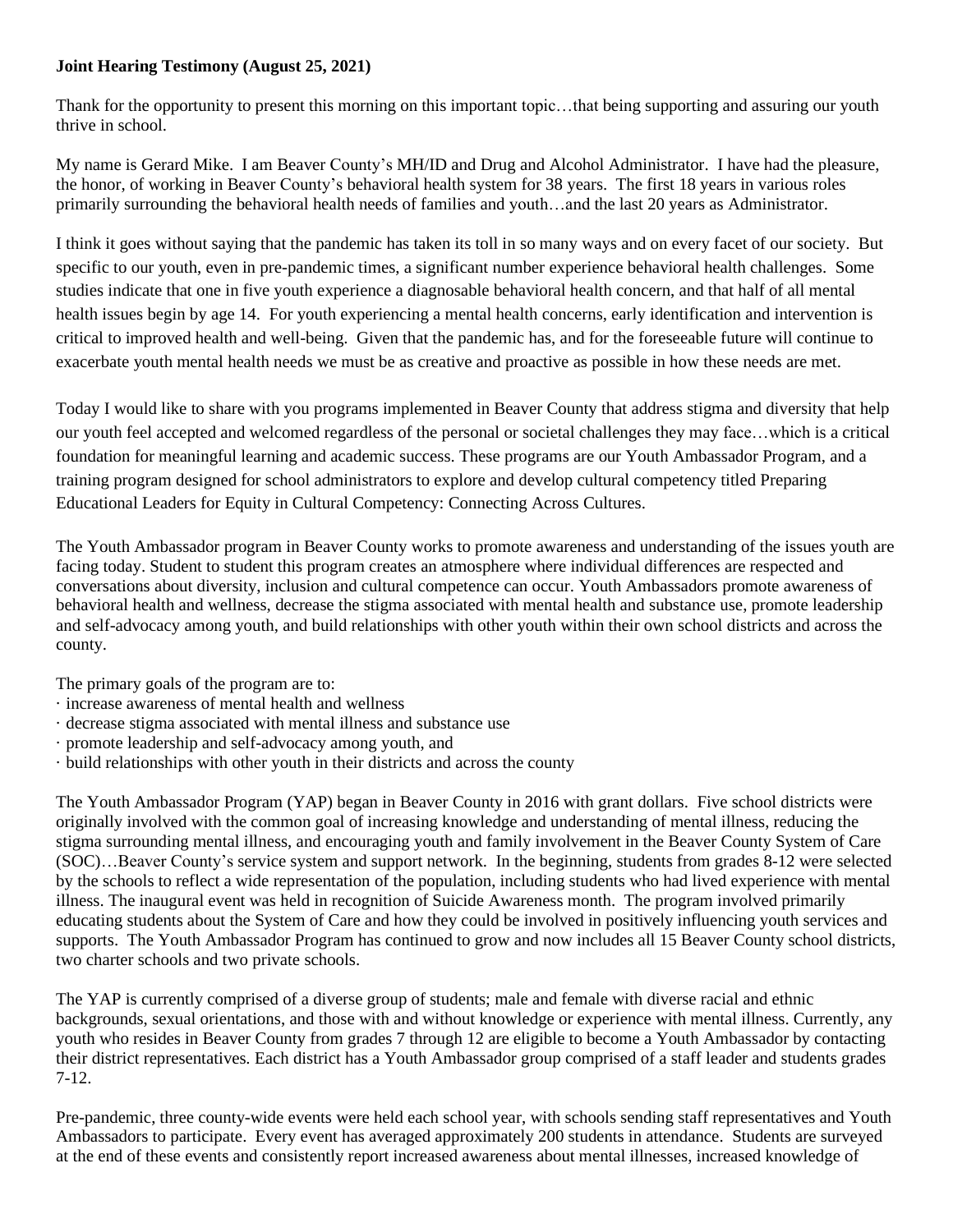available resources, feeling welcomed and welcoming of individuals with behavioral health challenges. In addition to county-wide events, many districts sponsor individual, school district specific projects that their Youth Ambassadors work on throughout the school year. Some school districts have expanded the program further to include Youth Ambassador clubs and after school activities that help raise money for the annual Youth Mental Health Awareness Day events. The Youth Ambassadors were invited to represent Pennsylvania youth at a statewide Suicide Prevention Task Force Listening Session in December 2019. More than 40 students participated in this event.

Even though in person events were cancelled during the pandemic, the Youth Ambassador program remained active enabling student interaction and socialization. The planning committee continued to share resources, and schedule virtual meetings and groups to provide support to students and sponsors. In addition to virtual meetings a series of infomercials were created by students to raise awareness about racial and ethnic disparities, the warning signs of mental illness, and suicide prevention. In May, when many students were able to return to school, several Youth Ambassador clubs sponsored health and wellness fairs that highlighted stress reducing activities.

Other recent events included Youth Ambassadors teaching kindness lessons to kindergarten and first grade students and "chalk talk" activities that involve writing positive inspiring messages on sidewalks. Also in May, five school districts attended the Beaver County Commissioners Public Hearing for a Mental Health Awareness Proclamation. Afterward, the students participated in a listening session with county leadership, discussing the current mental health and pandemic challenges youth are facing.

A number of County-wide and local school district events are in the planning process for the 21/22 school year…and are being planned in accordance with CDC guidelines.

## **Preparing Educational Leaders for Equity in Cultural Competency: Connecting Across Cultures**

Building on the work and success of the Youth Ambassadors and the recommendation of the County's Inclusion, Diversity and Awareness Council (formed to bring together community and business partners to create an awareness of the value of diversity, inclusion, and cultural competency throughout all of Beaver County), a school-based curriculum in cultural competency was needed to ensure inclusion and acceptance.

After a rigorous design and application process (lead by a local leader in the field, Dr. Don Sheffield) a training program, Preparing Educational Leaders for Equity in Cultural Competency: Connecting Across Cultures, was created for school administrators to explore and develop cultural competency for their curriculums. This course provides superintendents, principals, and Intermediate Unit leadership an understanding of cultural competency, and how it connects to high performing schools, as well as create a district-wide plan to embed cultural competency into the curriculum.

In February of 2020 the Pennsylvania Department of Education approved a course for professional development credit for school administrators. Four Beaver County school districts were selected for the first pilot program funded jointly with grants and participating school district dollars. (Currently multiple other school districts, both within and outside of Beaver County, have scheduled the course to be offered in their districts.)

In the first pilot group eighteen school leaders participated in the course that was written to encompass the following learning objectives:

- Awareness of the role of culture in leading in diverse societies and school systems
- Knowledge of the role of the brain in teaching and learning
- Understanding of cultural competency and how it relates to valuing diversity and differences among diverse student populations
- Knowledge of self-reflection and assessment as a means to lead and manage school improvement strategies and plans

• Understanding of the 4 A's of differences (accept, appreciate, acknowledge, attention) that support the environmental inclusion and achievement of students from diverse racial, ethnic, religious, gender, LGBT, socioeconomic, and homeless backgrounds